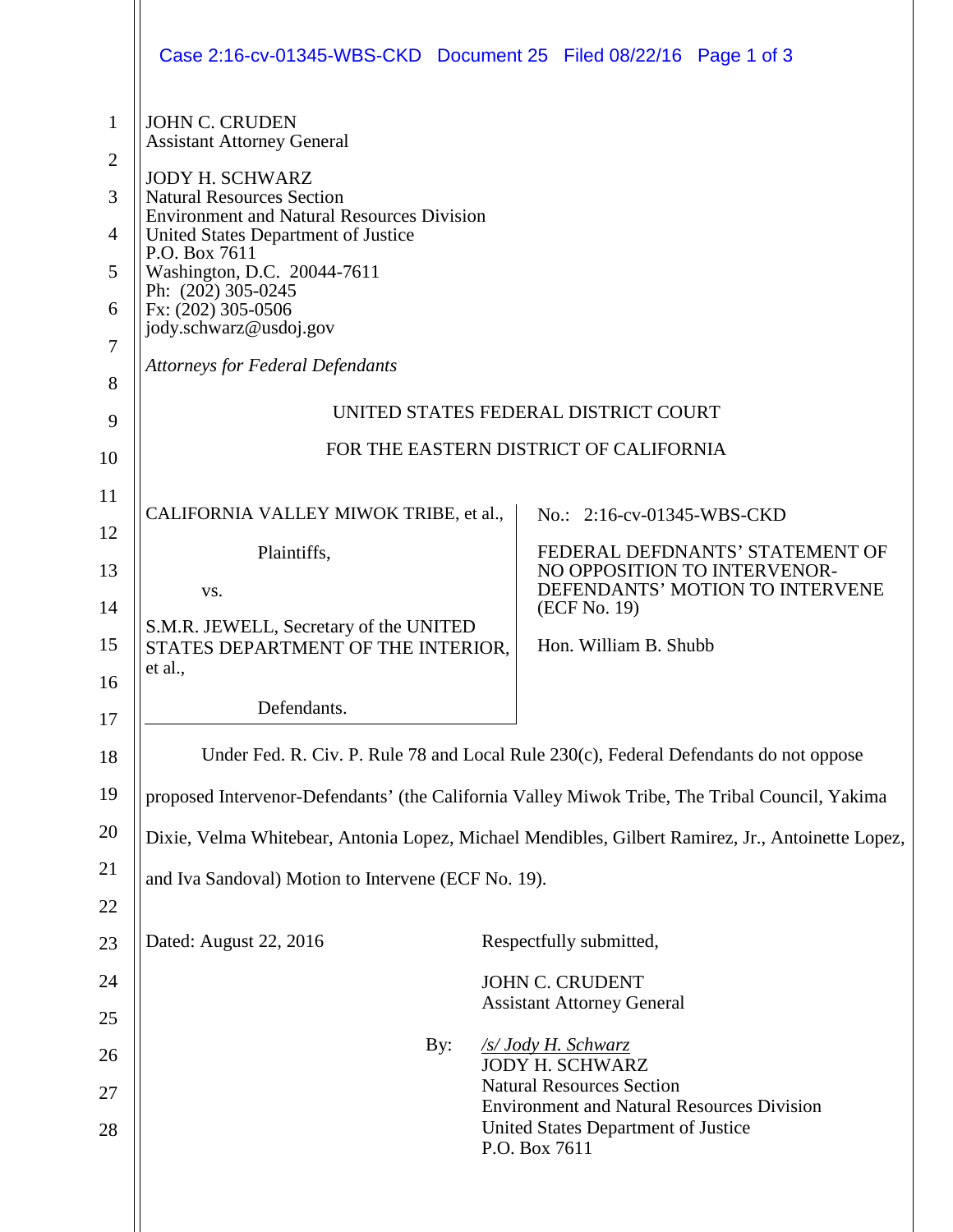|                | Case 2:16-cv-01345-WBS-CKD Document 25 Filed 08/22/16 Page 2 of 3                                                    |
|----------------|----------------------------------------------------------------------------------------------------------------------|
|                |                                                                                                                      |
| $\mathbf{1}$   | Washington, D.C. 20044-7611<br>Ph: (202) 305-0245                                                                    |
| $\overline{2}$ | Fx: (202) 305-0506<br>jody.schwarz@usdoj.gov                                                                         |
| 3              | Attorneys for Federal Defendants S.M.R. Jewell, in her                                                               |
| $\overline{4}$ | official capacity as United States Secretary of the<br>Interior, Lawrence S. Roberts in his official capacity as     |
| 5<br>6         | Acting Assistant Secretary - Indian Affairs, and Michael<br>Black in his official capacity as Director of the Bureau |
| $\tau$         | of Indian Affairs                                                                                                    |
| 8              |                                                                                                                      |
| 9              |                                                                                                                      |
| 10             |                                                                                                                      |
| 11             |                                                                                                                      |
| 12             |                                                                                                                      |
| 13             |                                                                                                                      |
| 14             |                                                                                                                      |
| 15             |                                                                                                                      |
| 16             |                                                                                                                      |
| $17\,$         |                                                                                                                      |
| 18             |                                                                                                                      |
| 19             |                                                                                                                      |
| $20\,$         |                                                                                                                      |
| $21\,$         |                                                                                                                      |
| $22\,$         |                                                                                                                      |
| $23\,$         |                                                                                                                      |
| $24\,$         |                                                                                                                      |
| $25\,$         |                                                                                                                      |
| $26\,$         |                                                                                                                      |
| $27\,$         |                                                                                                                      |
| 28             |                                                                                                                      |
|                | $\sqrt{2}$                                                                                                           |
|                |                                                                                                                      |